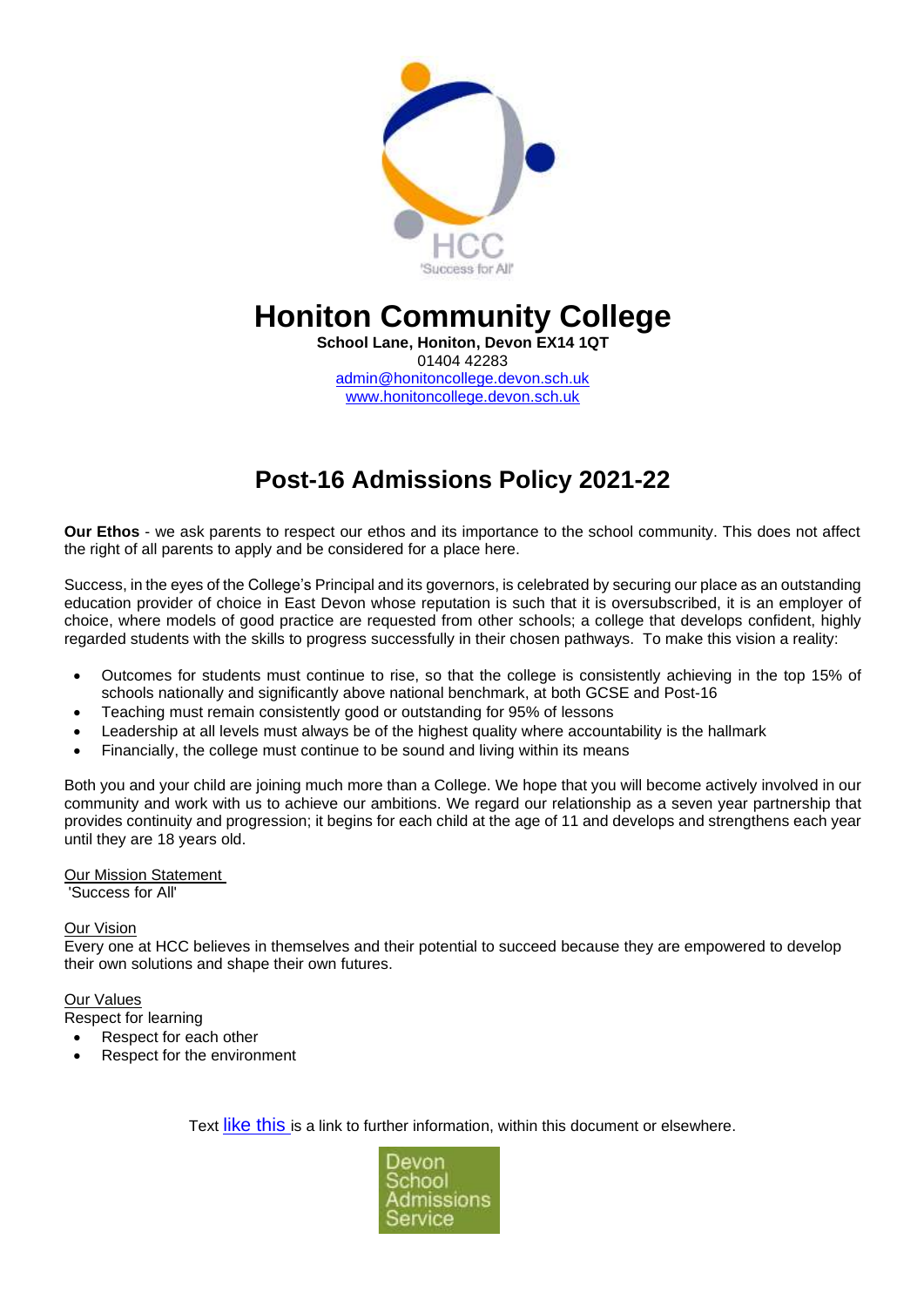#### <span id="page-1-0"></span>**Key information** – for definitions and notes see [Appendix A](#page-6-0)

| Department for Education school number          | 878-4004                                              |                     |
|-------------------------------------------------|-------------------------------------------------------|---------------------|
| This school's age range of children             | $11 - 18$                                             |                     |
| Type of school                                  | Secondary with sixth form, academy                    |                     |
| Admissions authority                            | Honiton Community College Academy Trust               |                     |
| Normal round Published Admission Number         | Year 7 intake, 2021-22                                | 150                 |
|                                                 | Year 12 intake                                        | 10                  |
|                                                 |                                                       | external candidates |
| Linked school whose children have priority when | There are no linked schools for sixth form admissions |                     |
| transferring to this school                     |                                                       |                     |
| Designated religious character                  | No.                                                   |                     |
| Admissions catchment area                       | Yes                                                   |                     |
| <b>Supplementary Information Form</b>           | No.                                                   |                     |

| <b>Applications</b>     | <b>Normal round into Year 12</b>  | <b>In-Year</b>                        |
|-------------------------|-----------------------------------|---------------------------------------|
| Where to apply          | paper form D-CAF5 at              | paper form D-CAF5 at                  |
|                         | devon.cc/applicationforms or from | devon.cc/applicationforms or from the |
|                         | the school office                 | school office                         |
| When to apply           | 1 October 2020 to                 | from 1 June 2021 for Year 13          |
|                         | 15 January 2021 <sup>1</sup>      | from 1 September 2021 for Year 12     |
| When places are offered | 31 March 2021                     | In response to each application       |
| When to appeal against  | After refusal                     | After refusal                         |
| refusal                 |                                   |                                       |

| <b>Policy</b> determined on          | 12 February 2020                                                                                                                                                              |  |
|--------------------------------------|-------------------------------------------------------------------------------------------------------------------------------------------------------------------------------|--|
| Consultation period                  | 1 November 2019 to 3 January 2020                                                                                                                                             |  |
| Contact for the admissions authority | Sarah Sayers, Examinations and Admissions Co-ordinator                                                                                                                        |  |
| Amendments                           | Reference in the glossary to limitations on considering<br>applications from outside England was deleted in<br>December 2020 to reflect Department for Education<br>Guidance. |  |

**Oversubscription criteria**: Any child whose Education, Health and Care Plan (EHCP) names this school will be admitted. Oversubscription criteria (to be used only if we need to prioritise applications - see [notes](#page-10-1) below):

- **1. Looked after children and children who were previously looked after but immediately after being looked after became subject to adoption, a child arrangements order, or special guardianship order.**
- **2. Priority will next be given to students living within the catchment area set out in the map below,<sup>2</sup> who are siblings of pupils on roll at this school.**
- **3. Priority will next be given to other students living within the catchment area.**
- **4. Priority will next be given to students living outside the catchment area, who are siblings of pupils on roll at this school.**
- **5. Priority will next be given to students of members of staff who have been employed at this school for more than two years or recruited within the past two years to fill a vacancy for which there was a skills shortage.**
- **6. Other students.**

[Tie breaker](file://///Ds.devon.gov.uk/docs/Exeter,%20County%20Hall/EALData/Shared/Admissions%20files%20for%20website/2021%20files/2021%20Oreston%20admissions%20policy.docx%23tiebreaker) – to prioritise applications in the same oversubscription criterion, we will use:

- a) straight-line distance from home to school and then,
- b) where distances are equal (within a metre) we will use an electronic list randomiser.

<sup>1</sup> Information relates to students who live in Devon (not Plymouth City Council or Torbay Council areas). For application dates and where to access application forms elsewhere, please contact your local council's admissions service.

 $2$  Students whose home lies on the boundary line will be considered to be in the catchment.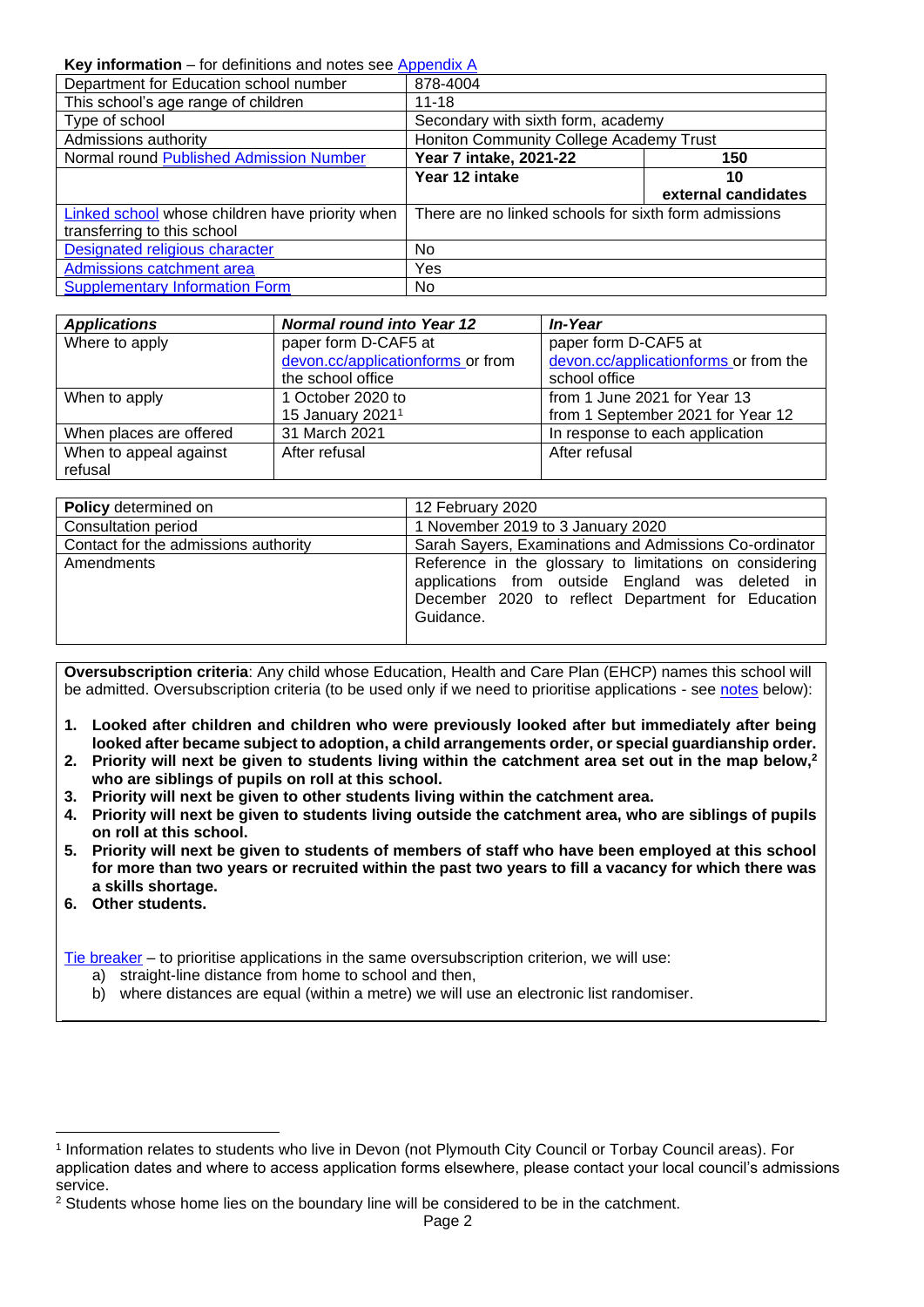## **Catchment Area**

The catchment area is bordered by the blue line and can be viewed in more detail at [devon.cc/schoolareamaps.](http://devon.cc/schoolareamaps) For admissions purposes, we measure straight-line distances from the green star marker for the school. We welcome admissions applications for children living inside and outside our catchment area.

We welcome admissions applications for students living inside and outside our catchment area.



© Crown Copyright. All rights reserved. Devon County Council 100019783 2020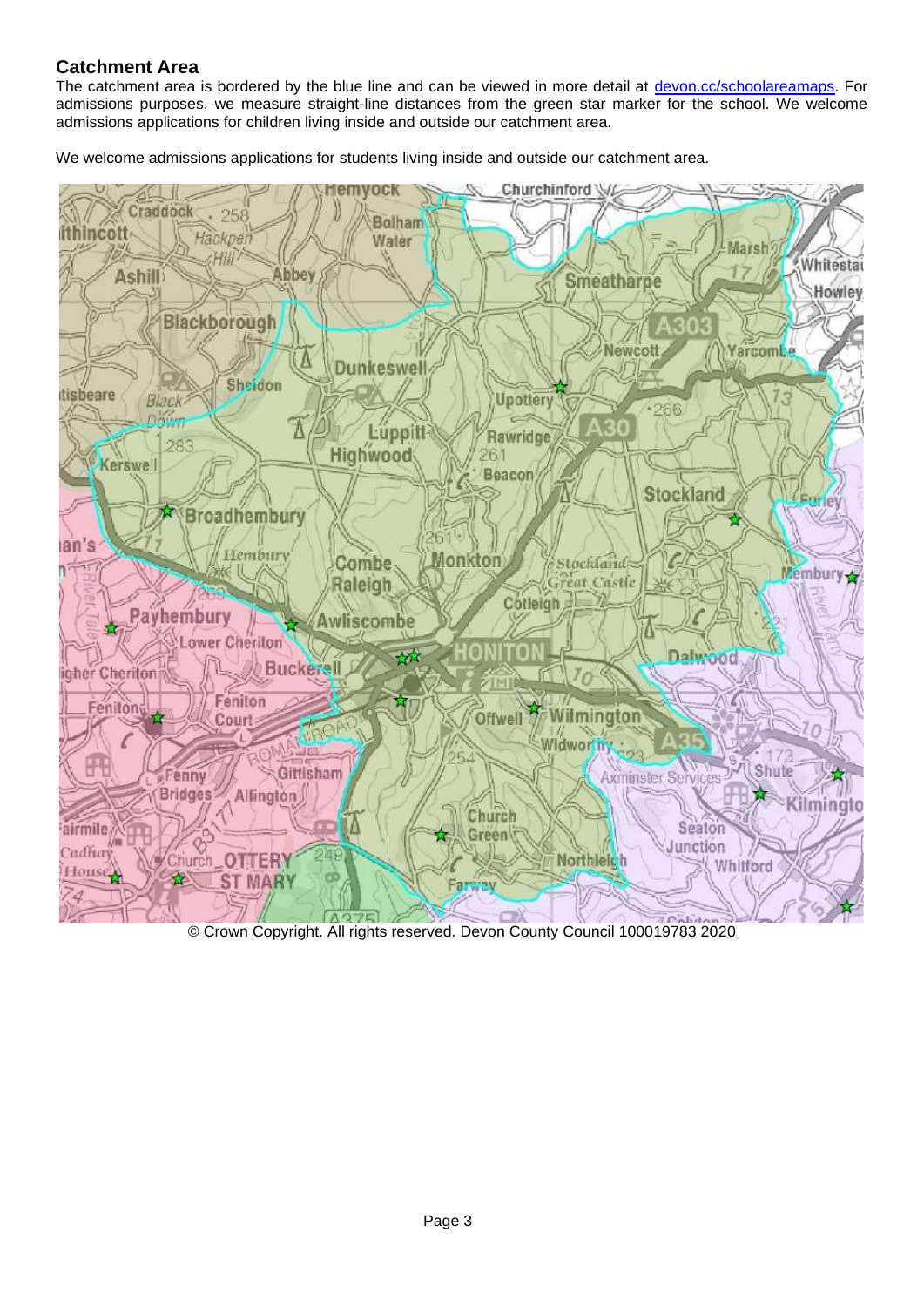## **The Admissions Policy**

This policy is written to comply with the requirements of the [School Admissions Code,](https://www.gov.uk/government/publications/school-admissions-code--2) the [School Admissions Appeals](https://www.gov.uk/government/publications/school-admissions-appeals-code)  [Code](https://www.gov.uk/government/publications/school-admissions-appeals-code) and other relevant legislation so that:

- parents or students themselves will know how to apply for a school place, when to apply and what happens when an application is made;
- how many places are available at the normal intake into the school;
- our governors, principal and members of staff understand what to do;
- we are committed to fair, clear and consistent admissions procedures.

It should be read along with Devon County Council's [Step by Step and In-Year Guides](https://devoncc.sharepoint.com/:f:/r/sites/PublicDocs/Education/Children/Admissions/Composite%20Prospectus?csf=1&e=OwE5y2) to admissions, and [Education](https://devoncc.sharepoint.com/:f:/r/sites/PublicDocs/Education/Children/Admissions/Devon%20LA%20policies?csf=1&e=EC6jZg)  [Post 16 Transport Policy.](https://devoncc.sharepoint.com/:f:/r/sites/PublicDocs/Education/Children/Admissions/Devon%20LA%20policies?csf=1&e=EC6jZg)

For sixth form admissions, we do not take part in Local Authority co-ordinated admissions schemes.

Once an admissions policy is determined, it can't be amended except where it is permitted or required under the terms of the Admissions Code. Any amendments will be detailed in the [Key Information](#page-1-0) section above.

#### **How the Admissions Process works – who needs to apply**

Without exception, young people who wish to transfer to this sixth form must have a formal application for admission. This can be submitted by the young person or by his or her parent. Places aren't allocated automatically and no young person has a guarantee for admission. This includes those with siblings at the school.

Internal students – those who are in Year 11 at this school - do not have to make a formal application but must tell us a place is required AND meet the academic requirements for the courses they wish to study.

All students are required to complete a subject Options Form.

We welcome visits from parents and young people who are considering applying for a place here. This is an opportunity to see what this sixth form has to offer and we strongly recommend visits. They aren't a compulsory part of the admissions process and won't affect decisions on whether a place can be offered here. Visits can be arranged by contacting the school office.

Schools can't hold places in reserve in case a local parents or students forget to apply or in case a family moves to the area later – there are very limited circumstances when an application can be refused. The responsibility for making applications and for providing information or evidence in support of an application lies with parents or the student

#### **How to apply for a place at the Normal Round – Year 12**

We ask all external students to complete the **D-CAF5,** Devon Key Stage 5 Common Application Form and to send it in to the sixth form office. Applications submitted after our closing date will be late, considered after those received on time. The form is available from the school office or at [http://devon.cc/applicationforms.](http://devon.cc/applicationforms)

#### **How to apply for a place at other times – In-Year Admissions**

Applications for admission made after **31 August 2021,** after the normal round, are called In-Year admissions. They can be also be made using the **D-CAF5**. All applications received by 2pm on the same day will be considered together, before later applications.

#### **When to apply for a place**

Applications for the start of Year 12 should be made between **1 September 2020,** the opening date of the normal round application process, and our closing date.

In-year admissions applications can be made at any time after the start of the Year 12 intake. Applications will not be considered, however, further in advance than 8 school weeks, ie 40 school days, (or 16 school weeks for students from UK service personnel families posted to a new area).

We offer advice and guidance including about potential admissions later into Year 12 and in Year 13 where transfers should be avoided wherever possible.

#### **What happens after an application is made?**

If there are fewer applications than places then no application is refused at the normal round. If there are more applications than there are places available, applications will be prioritised according to our oversubscription criteria [above.](#page-10-1) Offers will be conditional on the student meeting the academic requirements for the courses they wish to study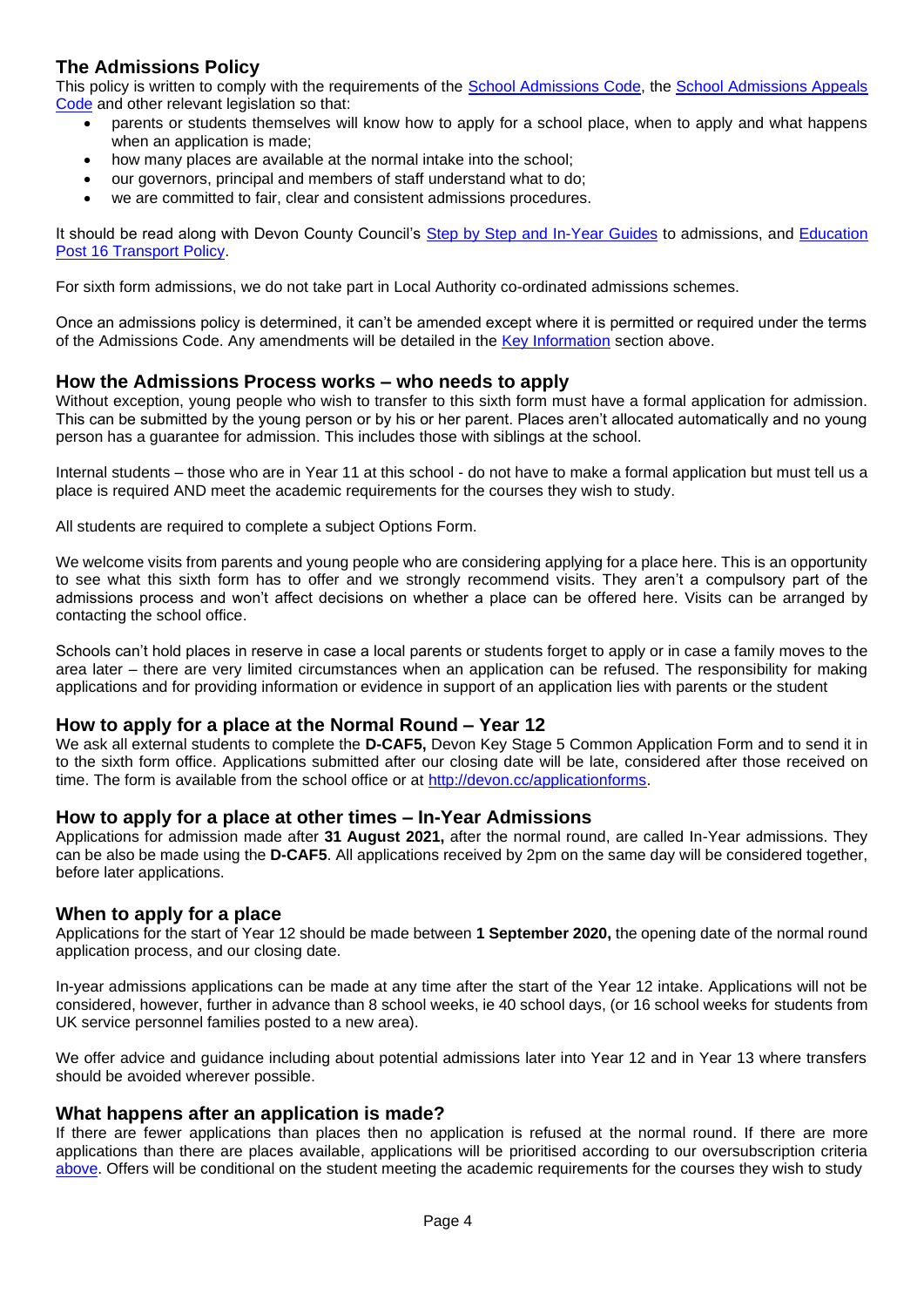For In-Year admissions, we will reach a decision in response to applications within 5 school days of receipt of the application. We will give reasons for any refusal in writing to the LA promptly so that it can take a view whether the refusal is lawful where the refusal is not on the grounds that the sixth form is full.

#### **Outcomes of the application process**

If a place can be offered, the applicant will receive a letter confirming the offer of a place and we will look forward to the student starting with us either in the next Year 12 intake or as an in-year admission.

Unsuccessful applicants will receive a refusal letter and can appeal to an Independent Appeals Panel. We will add the student's name to a waiting list for vacancies.

#### **Admission of students outside their normal age group**

Parents (or students in their own right) may request admission outside their normal age group. To do so parents should include a request with their application, specifying why admission out of normal year group is being requested.

When such a request is made, we will make a decision on the basis of the circumstances of the case and in the best interests of the student concerned, taking into account the views of the principal and any supporting evidence provided by the parent.

We will ask applicants to say in writing with as much supporting evidence as they wish to provide why they are requesting admission outside the normal age group. The admissions authority will consider this evidence and reach a decision in the student's best interests. It will take into account:

- the parent's views;
- the views of the principal of this school:
- information about the student's academic, social and emotional development submitted by the parent;
- information about the student's medical history and the views of a relevant medical professional submitted by the parent;
- whether the child has previously been educated out of their normal age group;
- guidance from the Department for Education on the admission of summer-born children to Reception;
- whether the student may have fallen into a lower age group if it were not for being born prematurely.

Applicants who make a request should consider the implications of a student being taught out of the normal age group. Any school the student later moves on to will not be obliged to continue to educate him or her out of the normal age group.

The admissions authority will reach a decision on which Year Group it believes is appropriate for the student. It will then reach a decision on whether a place can be offered as it would for any application in that Year Group. Where it doesn't agree to early admission to Year 12 – where the child would not have reached the age of 16 by the beginning of September – it will be its view that this is not a suitable setting for the student at that age.

#### **Admission Appeals**

We will refuse admission when we believe that the Year Group is full and we are unable to meet the student's needs without causing prejudice to efficient education or the efficient use of resources. Whenever an application is refused, there will be a formal decision letter which will give a reason for refusal and advice about the parent's right of appeal to an Appeals Panel that is independent of this school.

#### **How to apply for a place in Years 7 to 11**

Applications for admission to Key Stage 3 and 4 must be made through Devon's co-ordinated admissions schemes. Information is available in our separate admissions policy for the main school.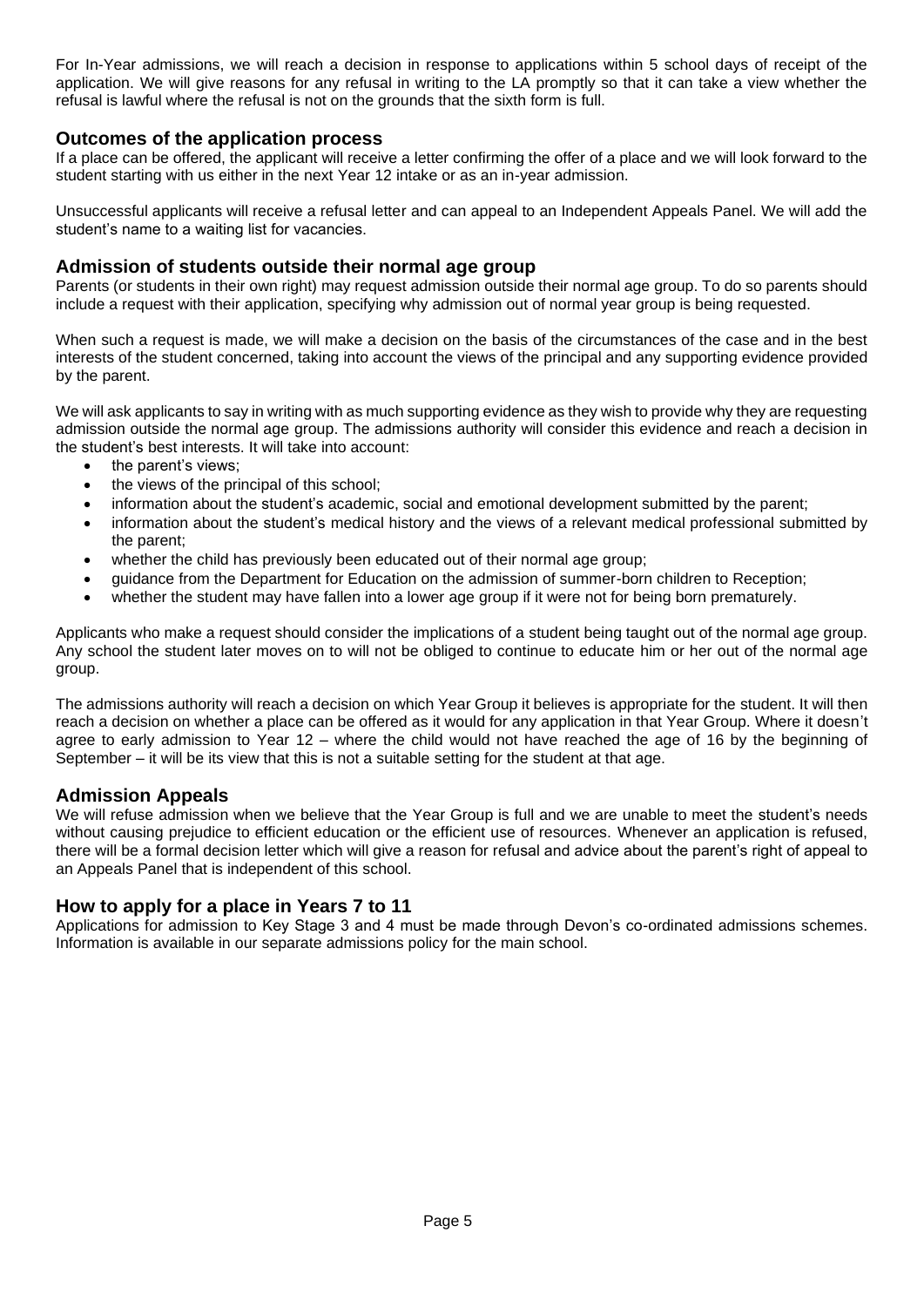### **Contacts for Further Information**

**Devon School Admissions Service** 0345 155 1019 [admissions@devon.gov.uk](mailto:admissions@devon.gov.uk) **Devon County Council policies, information and admissions application forms**  [devon.cc/admissionarrangements](http://devon.cc/admissionarrangements) and [devon.cc/admissions](http://devon.cc/admissions) **Clerk to the Independent School Admissions Appeals** 0345 155 1019 [devon.cc/appeals](http://devon.cc/appeals) **Devon Education Transport Team** 0345 155 1019 [devon.cc/schooltransport](http://devon.cc/schooltransport) **Children's Education Advisory Service** – advice for service families 01980 618244 [DCYP-CEAS-Enquiries@mod.gov.uk](mailto:DCYP-CEAS-Enquiries@mod.gov.uk)  **The Department for Education (DfE)** 0870 000 2288 [www.education.gov.uk](http://www.education.gov.uk/) **Office of the Schools Adjudicator**  01325 735303 [www.education.gov.uk/schoolsadjudicator](http://www.education.gov.uk/schoolsadjudicator) **The Education & Skills Funding Agency (ESFA)**  0370 000 2288 [www.gov.uk/government/organisations/education-and-skills-funding-agency](http://www.gov.uk/government/organisations/education-and-skills-funding-agency)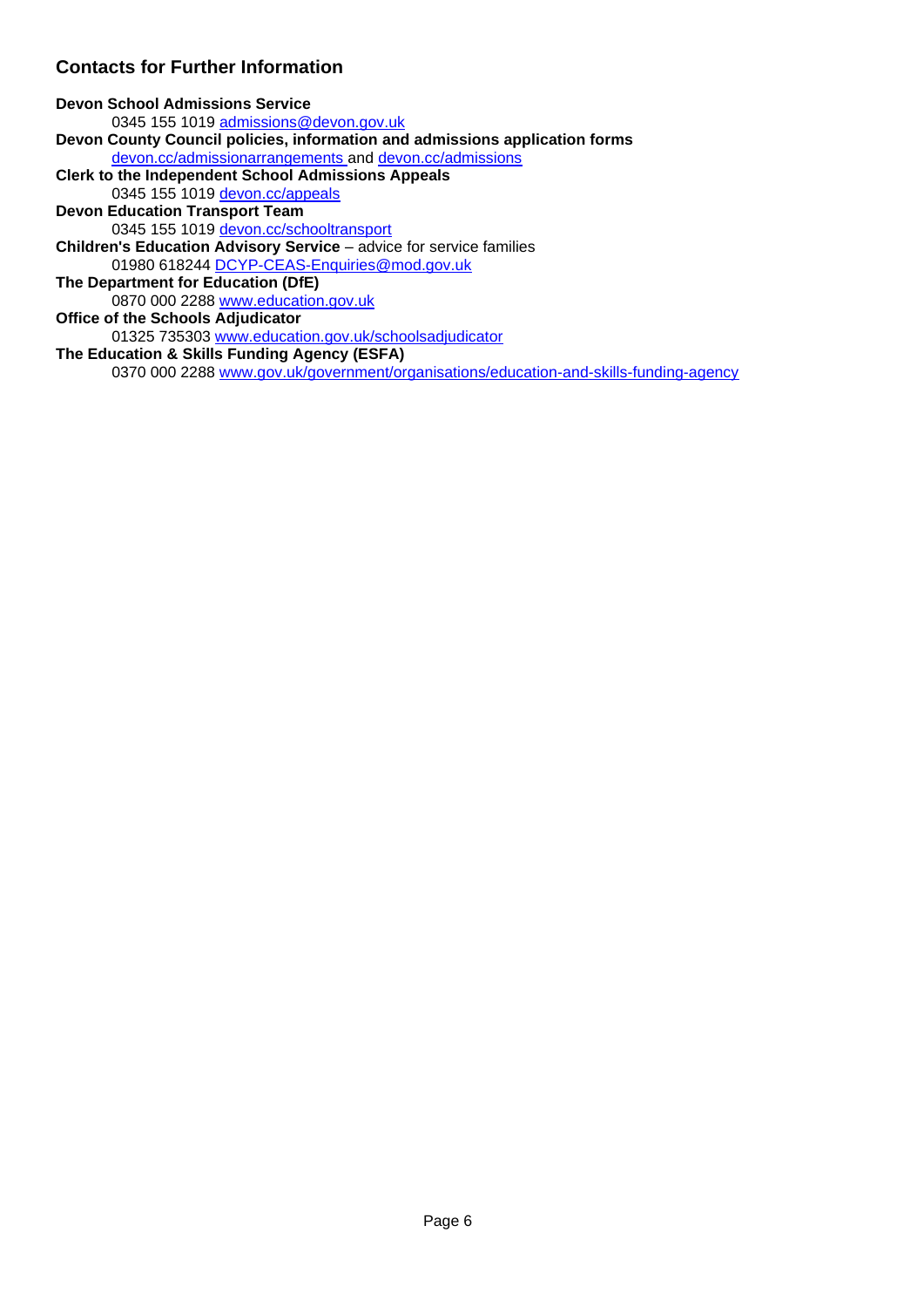<span id="page-6-0"></span>**Appendix A – Admissions Explanatory notes for Devon state-funded sixth forms. The oversubscription criteria for this sixth form are detailed above. Further information can be found at [www.devon.gov.uk/admissions](http://www.devon.gov.uk/admissions) and in the Step by Step and In-Year Admissions Guides at<http://devon.cc/prospectus>**

| Admission authority                                                              | This is the body with legal responsibility for the admissions policy and decisions in response<br>to applications for admission. This includes proposing, consulting on, determining and<br>publishing the policy. The admission authority for different types of school are:<br>Academies: the academy trust or multi-academy trust                                                             |
|----------------------------------------------------------------------------------|--------------------------------------------------------------------------------------------------------------------------------------------------------------------------------------------------------------------------------------------------------------------------------------------------------------------------------------------------------------------------------------------------|
|                                                                                  | <b>Community schools: the Local Authority</b><br>Foundation schools: the school's governing board<br>Free schools: the academy trust or multi-academy trust<br>University Technical Colleges (UTC): academy trust or multi-academy trust<br>Voluntary Aided schools (VA): the school's governing board<br>Voluntary Controlled schools (VC): the Local Authority                                 |
| <b>Admission Number</b><br>(AN) or Published<br><b>Admission Number</b><br>(PAN) | The PAN is the minimum number of places that will be made available at the normal round<br>intake into the sixth form. The PAN may be increased at any time. In exceptional<br>circumstances, a student may be admitted above the PAN where the admission authority<br>considers this to be necessary and appropriate.                                                                           |
|                                                                                  | The AN is the equivalent of the PAN after the intake year. It is the number of places we<br>expect to be able to provide in the Year Group. It will often be the same as the PAN that<br>was originally determined for that group of students when it first entered the sixth form. It<br>may be increased or decreased in response to changes in demand or in accommodation<br>or organisation. |
|                                                                                  | The PAN for Year 12 admission only relates to external candidates.                                                                                                                                                                                                                                                                                                                               |
| Appeal                                                                           | When an application is refused, this is very often because we believe it would "prejudice<br>the provision of efficient education or the efficient use of resources". (see the School<br>Standards and Framework Act 1998).                                                                                                                                                                      |
|                                                                                  | Any refusal will be in writing and inform the applicant of the<br>reason for refusal                                                                                                                                                                                                                                                                                                             |
|                                                                                  | right to an appeal to be heard by an independent panel<br>right to a place on a waiting list for vacancies                                                                                                                                                                                                                                                                                       |
|                                                                                  | An appeals service is available for all Devon state-funded sixth forms before the Devon<br>Independent School Admissions Appeals Panel. Further information about the process is<br>available from the Appeals Clerk. Appeal papers will either be sent with the refusal letter or<br>can be requested from the LA.                                                                              |
|                                                                                  | Internal candidates can only be refused readmission after Year 11 where they do not meet<br>the required academic criteria. External candidates can be refused on these grounds or<br>because the sixth form is full.                                                                                                                                                                            |
| Application                                                                      | Applications are only required for external candidates.                                                                                                                                                                                                                                                                                                                                          |
|                                                                                  | For normal round admissions, applications are considered to have been made on the<br>National Closing Date or the date when the application was submitted or amended if later.                                                                                                                                                                                                                   |
|                                                                                  | In-year applications are considered to have been made on the date they are received,<br>including any supporting evidence that is required - for example, a new address or<br>evidence of a Child's in Care status or a Supplementary Information Form.                                                                                                                                          |
|                                                                                  | It is an applicant's responsibility to make sure that the sixth form is informed about changes<br>to circumstances and eligibility for priority if, for instance, a sibling is taken onto our roll or<br>the home address changes.                                                                                                                                                               |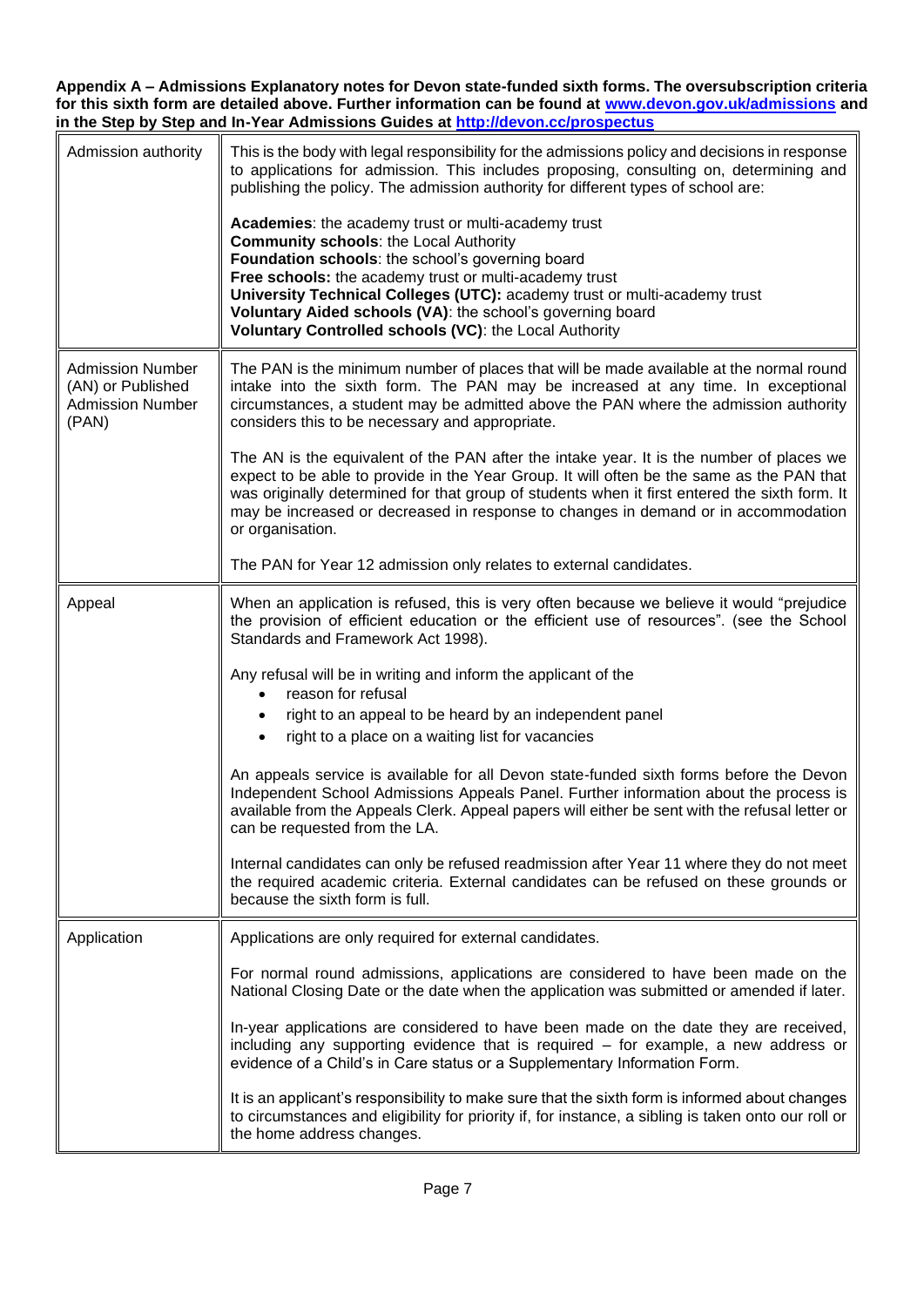<span id="page-7-0"></span>

| <b>Catchment Area</b>                       | Many sixth forms operate an admissions catchment area. This is the geographical area that<br>it is primarily intended to serve. There is a higher admissions priority for students who live<br>in it. Students living in a residential property split by the boundary line will be considered to<br>be living within the catchment area. The boundary line will then be reviewed for future<br>applicants.                                                                                                                  |
|---------------------------------------------|-----------------------------------------------------------------------------------------------------------------------------------------------------------------------------------------------------------------------------------------------------------------------------------------------------------------------------------------------------------------------------------------------------------------------------------------------------------------------------------------------------------------------------|
|                                             | Eligibility for catchment priority where this is part of a school's arrangements is not a<br>guarantee of admission.                                                                                                                                                                                                                                                                                                                                                                                                        |
| Children formerly in<br>Care (Looked After) | These children were looked after until they were adopted (see the Adoption and Children<br>Act 2002 section 46) or made the subject of a child arrangements order or a special<br>guardianship order (Children Act section 14A). Child arrangements orders are defined in<br>s.8 of the Children Act 1989, as amended by s.12 of the Children and Families Act 2014.                                                                                                                                                        |
|                                             | Eligibility for looked after or formerly looked after priority is not a guarantee of admission<br>although there is a presumption in favour of admission in most circumstances.                                                                                                                                                                                                                                                                                                                                             |
| Chronological Year<br>Group                 | This is the group of students usually taught together according to their date of birth.<br>Students born between 1 September and 31 August have the same chronological Year<br>Group. This is sometimes called the normal age group.                                                                                                                                                                                                                                                                                        |
| <b>Common Application</b><br>Form           | This is the name for the application form provided by the LA and must be used for any<br>normal round admissions application. The form provided by the LA where the child lives<br>must be used, regardless of where the school is.                                                                                                                                                                                                                                                                                         |
|                                             | The D-CAF5 allows for a single preference to be made and returned direct to the sixth form.                                                                                                                                                                                                                                                                                                                                                                                                                                 |
|                                             | Some sixth forms require external candidates to use their own application form.                                                                                                                                                                                                                                                                                                                                                                                                                                             |
| <b>Compulsory School</b><br>Age             | Children reach compulsory school age and must be in full-time education on the prescribed<br>day following their 5th birthday (or on their fifth birthday if it falls on a prescribed day). The<br>prescribed days are 31 August, 31 December and 31 March.                                                                                                                                                                                                                                                                 |
| <b>Distance</b><br>measurement              | Measurements for admissions purposes are straight-line from the main entrance to a<br>student's home (the residential building) to the star marker for the school on Devon's<br>Geographical Information System, an electronic mapping system which can be viewed at<br>www.devon.gov.uk/schoolareamaps. This applies solely to external candidates.                                                                                                                                                                        |
| Documentary<br>evidence                     | Once a place has been offered to an external candidate, we may ask for evidence of identity<br>- usually a short birth certificate. This may not be necessary where the student has been<br>on roll at another school in England which can confirm that evidence has been seen at that<br>school.                                                                                                                                                                                                                           |
|                                             | We may also request evidence that a student's address is genuine or that the person who<br>made an application for admission was legally permitted to do so.                                                                                                                                                                                                                                                                                                                                                                |
| Education, Health<br>and Care Plans         | An Education, Health and Care Plan is a formal document issued by the LA describing a<br>child's additional needs and how they will be provided for. Any student whose EHCP names<br>this sixth form will be admitted.                                                                                                                                                                                                                                                                                                      |
|                                             | Before a Plan is issued or amended the LA will consult with sixth forms and ask whether it<br>considers it could meet the student's needs, as set out in the Plan.                                                                                                                                                                                                                                                                                                                                                          |
| <b>Education Transport</b>                  | Parents should consider how their child will get to sixth form for the whole of their time on<br>roll. Parents are advised not to rely on lifts, car shares or public service vehicles always<br>being available. Supported transport is provided by the LA for Devon-resident students as<br>a last resort, where no other means to support access to education is available. This is set<br>out in the LA's Post-16 Education Transport. Applications for transport must be made direct<br>to the LA where a child lives. |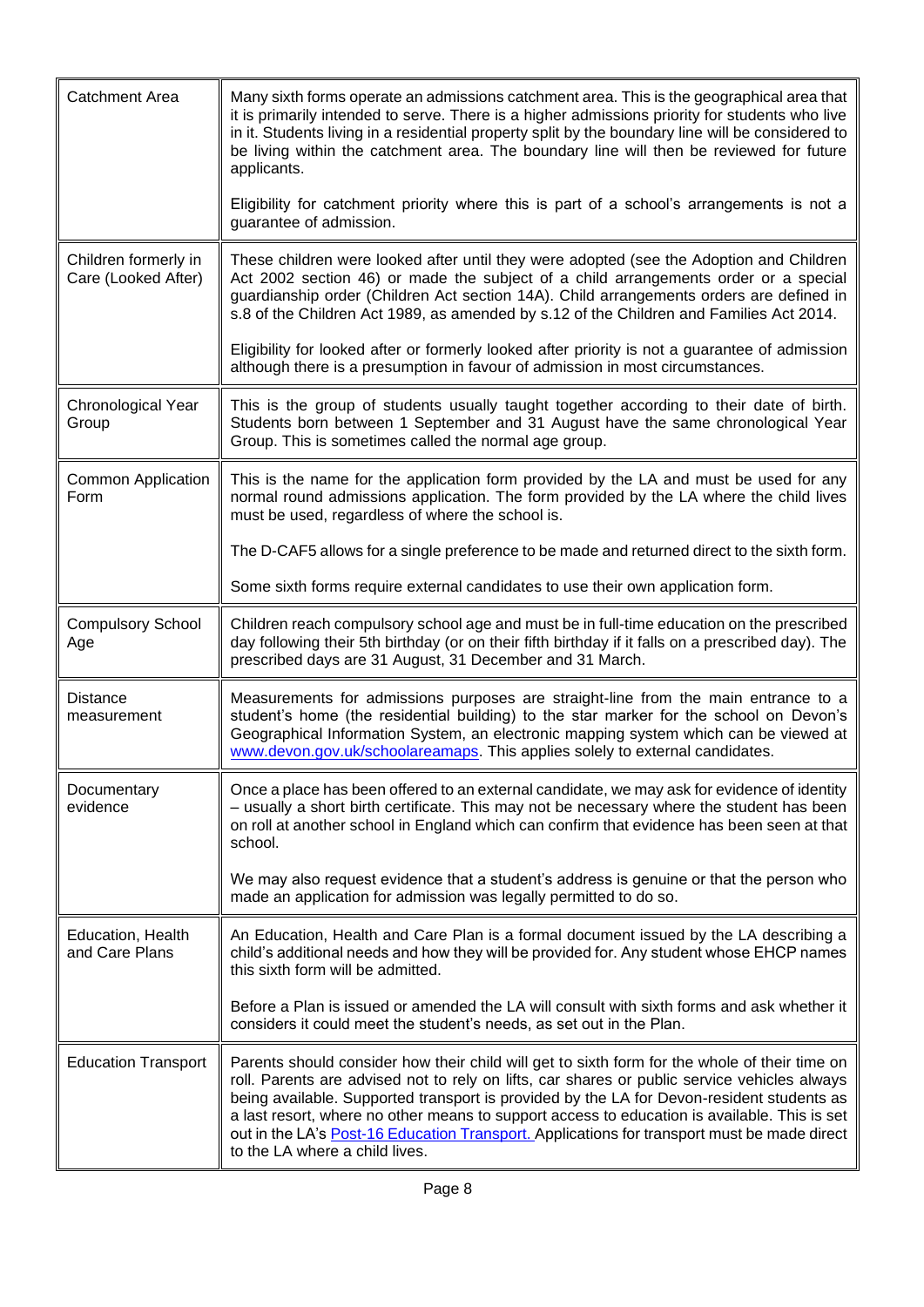<span id="page-8-0"></span>

|                                     | A discretionary bursary can by applied for by any student facing financial barriers to<br>participation in education, such as the costs of transport, books and equipment. Full details<br>are available on the college website.                                                                                                                                                                                                                                                                                                                                                                                                                                          |
|-------------------------------------|---------------------------------------------------------------------------------------------------------------------------------------------------------------------------------------------------------------------------------------------------------------------------------------------------------------------------------------------------------------------------------------------------------------------------------------------------------------------------------------------------------------------------------------------------------------------------------------------------------------------------------------------------------------------------|
| Equally ranked<br>preference scheme | Sixth form applications are not co-ordinated by the LA. Applications for admission for<br>external candidates are submitted direct to each sixth form separately. There is therefore<br>no equal ranked admission scheme as there is for children of statutory school age.                                                                                                                                                                                                                                                                                                                                                                                                |
| <b>Extended schooling</b>           | Further information on services beyond the normal school day is available from the school<br>office or website.                                                                                                                                                                                                                                                                                                                                                                                                                                                                                                                                                           |
| <b>Fair Access Protocol</b>         | The In-Year Fair Access Protocol does not apply to sixth form admissions.                                                                                                                                                                                                                                                                                                                                                                                                                                                                                                                                                                                                 |
| Faith<br>oversubscription           | Sixth forms designated with a designated religious character may give additional priority for<br>admission where faith criteria are met by an external candidate.                                                                                                                                                                                                                                                                                                                                                                                                                                                                                                         |
| criteria                            | Eligibility for faith priority where this forms part of arrangements is not a guarantee of<br>admission.                                                                                                                                                                                                                                                                                                                                                                                                                                                                                                                                                                  |
| Fees and charges                    | There is no charge for applying for a place here, for admission itself or for the provision of<br>education. We will not request donations before or during the admissions process and any<br>donations made to the school following admission are entirely voluntary. No activities such<br>as school visits are compulsory. A policy on charging for activities is available on request<br>from the school office.                                                                                                                                                                                                                                                      |
| <b>General Data</b><br>Protection   | Information about an admissions application will be shared with relevant LAs and with<br>another sixth form when a place has been offered.                                                                                                                                                                                                                                                                                                                                                                                                                                                                                                                                |
| Regulation                          | Where one parent seeks information about an application or to locate a young person, the<br>priority will be to safeguard the young person and immediate family. Unless it is established<br>that the other parent may not lawfully receive information about the young person, the<br>following information will be shared: the preferences expressed, the date of the application,<br>name of the applicant and the outcomes of those preferences. Details about the reasons<br>for an application will not be shared with the other parent.                                                                                                                            |
| Home Address                        | Places are offered here based on where the external candidate student will attend sixth<br>form, not necessarily where they live when the application is made. If we have vacancies,<br>then it doesn't matter whether the home address is in our catchment or relatively close to<br>the sixth form.                                                                                                                                                                                                                                                                                                                                                                     |
|                                     | The home address is where a student normally lives. Where a child lives with parents with<br>shared parental responsibility, each for part of a week or for one week in turn, the home<br>address is determined by a joint declaration from the parents which may set out the pattern<br>of residence. The address used will be the address from which the student attends on most<br>mornings in a normal school week.                                                                                                                                                                                                                                                   |
|                                     | If no declaration is received and there is no relevant Court Order, the home address will be<br>the address at which the student is registered with a GP. If this is not possible or is in<br>dispute, any other evidence provided by parents will also be considered in reaching a<br>decision on the home address for admissions purposes. This may be necessary where<br>parents don't agree on the student's home address. Parents are urged to reach agreement<br>or seek a Specific Issues Order from a court to decide which parent should or should not<br>pursue an application. Where they do not, the admissions authority will determine the home<br>address. |
|                                     | Where we ask for evidence of a new address from which a student would attend school,<br>this would often be written confirmation of a house purchase or a formal tenancy<br>agreement. We recognise that some families may be unable to provide this. Parents who                                                                                                                                                                                                                                                                                                                                                                                                         |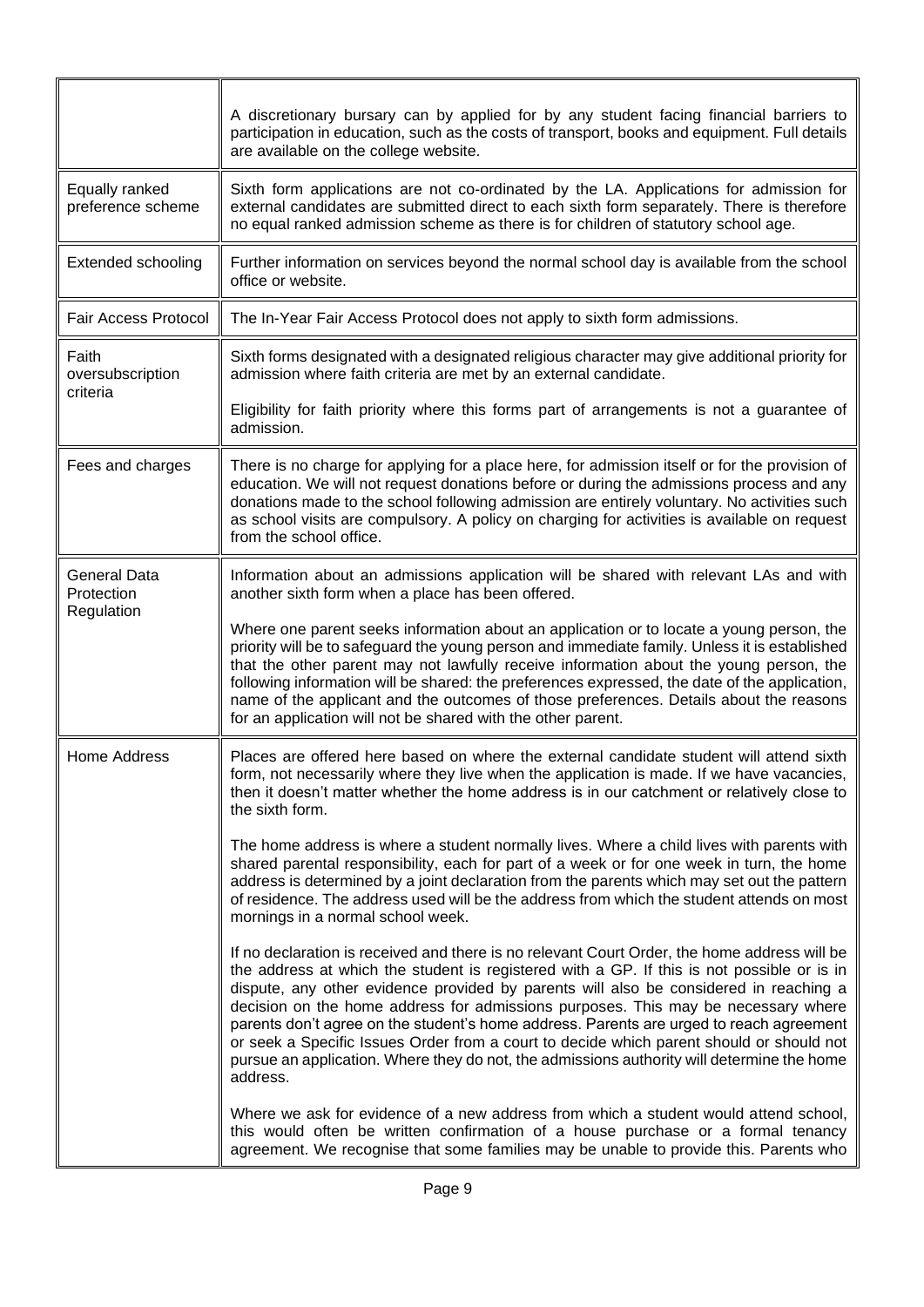<span id="page-9-0"></span>

|                                    | can't provide this evidence should contact us or the LA. There is no intention to<br>disadvantage families where there is a genuine reason why evidence cannot be provided.                                                                                                                                                                                                                                                                                                                                                                                            |
|------------------------------------|------------------------------------------------------------------------------------------------------------------------------------------------------------------------------------------------------------------------------------------------------------------------------------------------------------------------------------------------------------------------------------------------------------------------------------------------------------------------------------------------------------------------------------------------------------------------|
| Home-School<br>Agreement           | Admission to sixth form is not conditional on signing a home-school agreement. However,<br>some will ask applicants to sign a Home-School Agreement after students have been<br>offered a place as a positive way of promoting greater involvement in education.                                                                                                                                                                                                                                                                                                       |
| In-Year admissions                 | This is where a student joins the sixth form at any time after the normal round, the first<br>opportunity for admission.                                                                                                                                                                                                                                                                                                                                                                                                                                               |
| <b>Linked School</b>               | There is no linked school priority for sixth forms. Students from Year 11 here who reach the<br>required academic criteria are guaranteed a place in Year 12.                                                                                                                                                                                                                                                                                                                                                                                                          |
| Looked After<br>Children           | These children are Looked After by or provided with accommodation in the exercise of its<br>functions (see the Children Act 1989 section 22(1)) by a local authority.                                                                                                                                                                                                                                                                                                                                                                                                  |
| Member of staff                    | Many sixth forms in Devon give admissions priority to the children of members of staff. This<br>will be any salaried person employed at the school when the application is made. Where<br>the duties of a member of staff are undertaken at different schools in a federation or chain<br>of schools, there will be admissions priority only at one school. This will be at the member<br>of staff's base school. Where that can't be identified, priority will be at the school where he<br>or she expects to work for most of the time in the current academic year. |
|                                    | All members of staff are considered to be important part of the school community: teaching<br>and non-teaching. This includes members of staff employed by a third party, whose duties<br>are solely at the school.                                                                                                                                                                                                                                                                                                                                                    |
|                                    | Eligibility for children of staff priority where this is part of a school's arrangements is not a<br>guarantee of admission.                                                                                                                                                                                                                                                                                                                                                                                                                                           |
| Multiple birth<br>siblings         | Random allocation will not be applied to multiple birth siblings (twins and triplets etc.) tied<br>for the final place. Where an external candidate multiple birth sibling can be admitted within<br>the PAN or AN, Devon sixth forms will admit them all and exceed the PAN if necessary.                                                                                                                                                                                                                                                                             |
| Nodal points                       | A Nodal Point in is a geographical location, used when a sixth form is oversubscribed, to<br>measure distance to an applicant's home. This can ensure the school serves students<br>closest to it but also those living in other areas, for example areas that have more limited<br>access to school places or where a straight-line measurement does not fairly represent<br>proximity to the school. Nodal points are sometimes known as Admissions Points or<br>Centroid Points.                                                                                    |
|                                    | The term nodal point may also describe a specific location on school premises for distance<br>measurement purposes.                                                                                                                                                                                                                                                                                                                                                                                                                                                    |
| Normal Round<br>Admissions         | This is where a student joins a sixth form at the first opportunity for admission to the Year<br>Group.                                                                                                                                                                                                                                                                                                                                                                                                                                                                |
| Objections to<br>admissions policy | Advice is available from the Office of the Schools Adjudicator on how to object to this policy.<br>Objections must be made by 15 May 2020.                                                                                                                                                                                                                                                                                                                                                                                                                             |
| <b>Offers</b>                      | When a place is offered, it is assumed the offer will be accepted unless the applicant<br>advises otherwise. If an applicant doesn't confirm the place is required within 10 school<br>days of the offer, the sixth form will try to contact the applicant again. If there is no response<br>within 5 school days of that contact, the offer may be withdrawn.                                                                                                                                                                                                         |
|                                    | It is important that when places are offered or refused to external candidates it is done fairly<br>and consistently. Where the sixth form has reason to believe that false or deliberately                                                                                                                                                                                                                                                                                                                                                                            |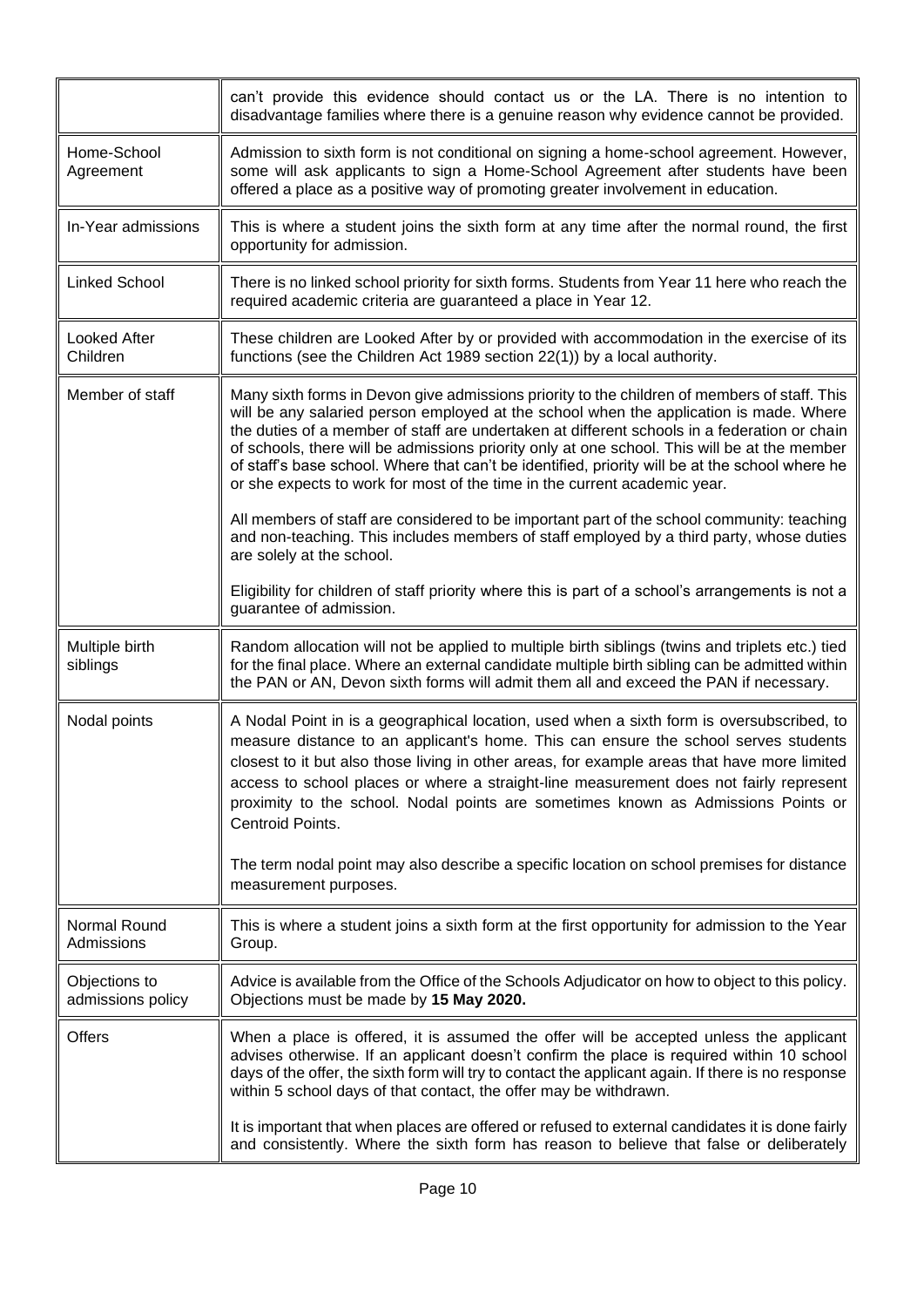<span id="page-10-1"></span><span id="page-10-0"></span>

|                                                                                | misleading information has been provided, the decision to offer will be reconsidered using<br>correct information. The offer may then be withdrawn if it would not have been made with<br>the correct information, even if this is after admission. Places are offered based on the<br>address from which the student will attend.                                                                                                                                                                                                                                                                                                                                                                                      |
|--------------------------------------------------------------------------------|-------------------------------------------------------------------------------------------------------------------------------------------------------------------------------------------------------------------------------------------------------------------------------------------------------------------------------------------------------------------------------------------------------------------------------------------------------------------------------------------------------------------------------------------------------------------------------------------------------------------------------------------------------------------------------------------------------------------------|
|                                                                                | Accurate information is particularly relevant for addresses. A sixth form may ask for<br>evidence of a student's home address as part of the decision-making process. If it is<br>believed that the student's address will change before admission, the sixth form must be<br>informed. The applicant may be required to provide evidence of a new address where this<br>would give a higher priority for admission.                                                                                                                                                                                                                                                                                                    |
|                                                                                | Places will only be withdrawn if offered in error, if the applicant has not responded to an<br>offer within a reasonable time or if the offer was obtained through a fraudulent or<br>intentionally misleading application which secured the offer of a place when the response<br>would otherwise have been a refusal.                                                                                                                                                                                                                                                                                                                                                                                                 |
| Oversubscription<br>criteria                                                   | Where the number of applications for external candidates exceeds the number of places<br>available in the Year Group, the admission authority for a sixth form will use its published<br>oversubscription criteria to prioritise applications. They are detailed in the key information<br>section of each admissions policy. They are not relevant where there are vacancies.                                                                                                                                                                                                                                                                                                                                          |
|                                                                                | Eligibility for priority under any oversubscription criterion is not a guarantee of admission.                                                                                                                                                                                                                                                                                                                                                                                                                                                                                                                                                                                                                          |
| Parent (or carer or<br>guardian)                                               | A parent is any person who has parental responsibility or care of the student. When we say<br>parent, we also mean carer or guardian. Where admission arrangements refer to parents<br>this can mean one parent or both. A sixth form may ask for evidence of parental<br>responsibility where a person is acting as a parent but does not hold formal parental<br>responsibility.                                                                                                                                                                                                                                                                                                                                      |
|                                                                                | Sometimes there is a dispute between parents over which school a student should attend.<br>Decisions in response to an admissions application will take into account imminent court<br>hearings that may have an impact on parental responsibility and living arrangements.                                                                                                                                                                                                                                                                                                                                                                                                                                             |
| Prejudice to efficient<br>education                                            | It is lawful to refuse admission where taking another external candidate would cause a<br>prejudice to "efficient education or the efficient use of resources" at this school. This is the<br>point when we would say the Year Group or the class is full. In most cases, prejudice would<br>occur when the AN for the Year Group has been reached.                                                                                                                                                                                                                                                                                                                                                                     |
| Published<br><b>Admission Number</b><br>or PAN<br>See also Admission<br>Number | This is the minimum number of places available at the sixth form at the normal round intake<br>for external candidates. In limited circumstances, more will be admitted. It is calculated<br>considering the physical capacity of the sixth form, the level of demand expected from<br>internal candidates and sensible, lawful school organisation. Once set applications will not<br>be refused below the PAN at the normal round. If there is unexpectedly high demand and<br>a sixth form believes it could admit more students, the PAN will be increased. A sixth form<br>may admit students above-PAN where their circumstances suggest their need to be<br>admitted outweighs prejudice to efficient education. |
| <b>Pupil Premium</b>                                                           | Sixth forms can give admissions priority where a student is eligible for Pupil Premium<br>funding if included in the oversubscription criteria.                                                                                                                                                                                                                                                                                                                                                                                                                                                                                                                                                                         |
|                                                                                | Eligibility for Pupil Premium priority where this is part of the arrangements is not a guarantee<br>of admission.                                                                                                                                                                                                                                                                                                                                                                                                                                                                                                                                                                                                       |
| Service families                                                               | For children of UK service personnel and other Crown Servants we will consider a family<br>posted to the area as meeting residence criteria even if a home address has not been<br>identified and a unit address is used. Measurements for prioritisation purposes will be from<br>the main entrance to the residential property or the centre of the front gate of the unit<br>address if necessary. This requires written confirmation from the relevant government<br>department: The Ministry of Defence, the Foreign and Commonwealth Office or                                                                                                                                                                    |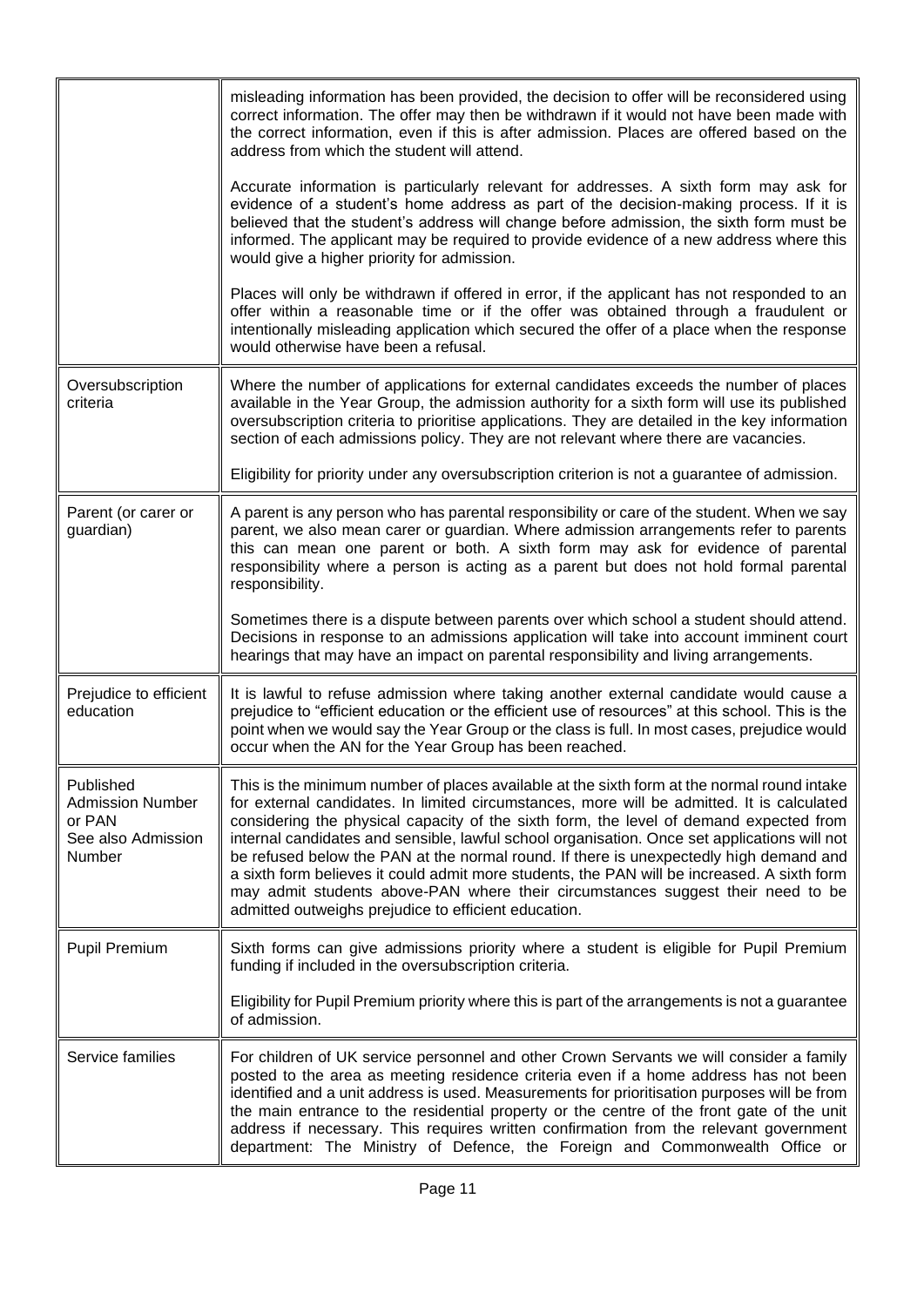<span id="page-11-0"></span>

|                                                    | Government Communications Headquarters.                                                                                                                                                                                                                                                                                                                                                                                                                                                                                                                                                                             |
|----------------------------------------------------|---------------------------------------------------------------------------------------------------------------------------------------------------------------------------------------------------------------------------------------------------------------------------------------------------------------------------------------------------------------------------------------------------------------------------------------------------------------------------------------------------------------------------------------------------------------------------------------------------------------------|
|                                                    | Sixth forms will consider in-year admissions for families of UK service personnel posted to<br>a new area and of crown servants returning to the country up to 16 school weeks in<br>advance.                                                                                                                                                                                                                                                                                                                                                                                                                       |
|                                                    | There is no additional admissions priority for children of service families.                                                                                                                                                                                                                                                                                                                                                                                                                                                                                                                                        |
| Sibling                                            | 'Sibling' means a natural brother or sister, a half brother or sister, a legally adopted brother<br>or sister or half-brother or sister, a stepbrother or sister or other child living in the same<br>household as part of a single-family unit at the date of their application for a place.                                                                                                                                                                                                                                                                                                                       |
|                                                    | A sibling who has been offered a place within the normal admissions round will be<br>considered as if he or she were on roll for the purposes of oversubscription priority where<br>a student seeks admission in-year.                                                                                                                                                                                                                                                                                                                                                                                              |
|                                                    | A sibling who has been offered an in-year place for the beginning of the next term will be<br>considered as if he or she were on roll for the purposes of oversubscription priority where<br>a child seeks admission at the normal round.                                                                                                                                                                                                                                                                                                                                                                           |
|                                                    | Eligibility for sibling priority where this is part of the school's arrangements is not a<br>guarantee of admission.                                                                                                                                                                                                                                                                                                                                                                                                                                                                                                |
| Supplementary<br>Information Form or<br><b>SIF</b> | A form in addition to the LA common application form or the sixth form application form.<br>Some schools use SIFs to collect information necessary to apply one or more of their<br>oversubscription criteria.                                                                                                                                                                                                                                                                                                                                                                                                      |
|                                                    | SIFs need only be completed to provide information related to a specific oversubscription<br>criterion, not by applicants who aren't seeking priority according to those criteria.                                                                                                                                                                                                                                                                                                                                                                                                                                  |
|                                                    | An application must be completed in all cases.                                                                                                                                                                                                                                                                                                                                                                                                                                                                                                                                                                      |
| Tie breaker                                        | To distinguish between external candidates in an oversubscription criterion, priority will be<br>determined based on distance between home and school. This is measured in a straight<br>line from an entrance door of the residential dwelling to the centre of the main entrance to<br>the school site using Devon LA's Geographical Information System (GIS). Students who<br>live closer to the school have a higher priority for admission. Where two or more students<br>reside within a block of flats, they will be deemed to live at an equal distance from the<br>school.                                 |
|                                                    | If the tiebreaker above is not enough to distinguish between applicants in an<br>oversubscription criterion, there will be a random ballot. This will be undertaken by a person<br>independent of the school by the operation of an electronic list randomiser.<br>Random allocation will not be applied to multiple birth siblings (twins and triplets etc.) from<br>the same family tied for the final place. Sixth forms will admit them all.                                                                                                                                                                    |
| Uniform                                            | Students attending some schools are expected to wear a uniform. Where this is the case,<br>information about where this can be purchased and support for families who may be unable<br>to afford items of uniform will be available from the school office and website. Others do<br>not have a uniform but will be expected to follow a dress code.                                                                                                                                                                                                                                                                |
| <b>Waiting Lists</b>                               | Sixth forms will operate a waiting list for Year 12 until the end of the autumn term. This will<br>be maintained by the sixth form. Waiting lists will only contain the names of students who<br>have formally applied and been refused admission.<br>Student's positions on the waiting list will be determined solely in accordance with a<br>school's oversubscription criteria. Positions will be reordered whenever anyone is added to<br>or leaves the waiting list. Therefore, a student's name can go up or down on the list. The<br>length of time on a waiting list does not affect a student's position. |

© the academy trust and Devon County Council 2021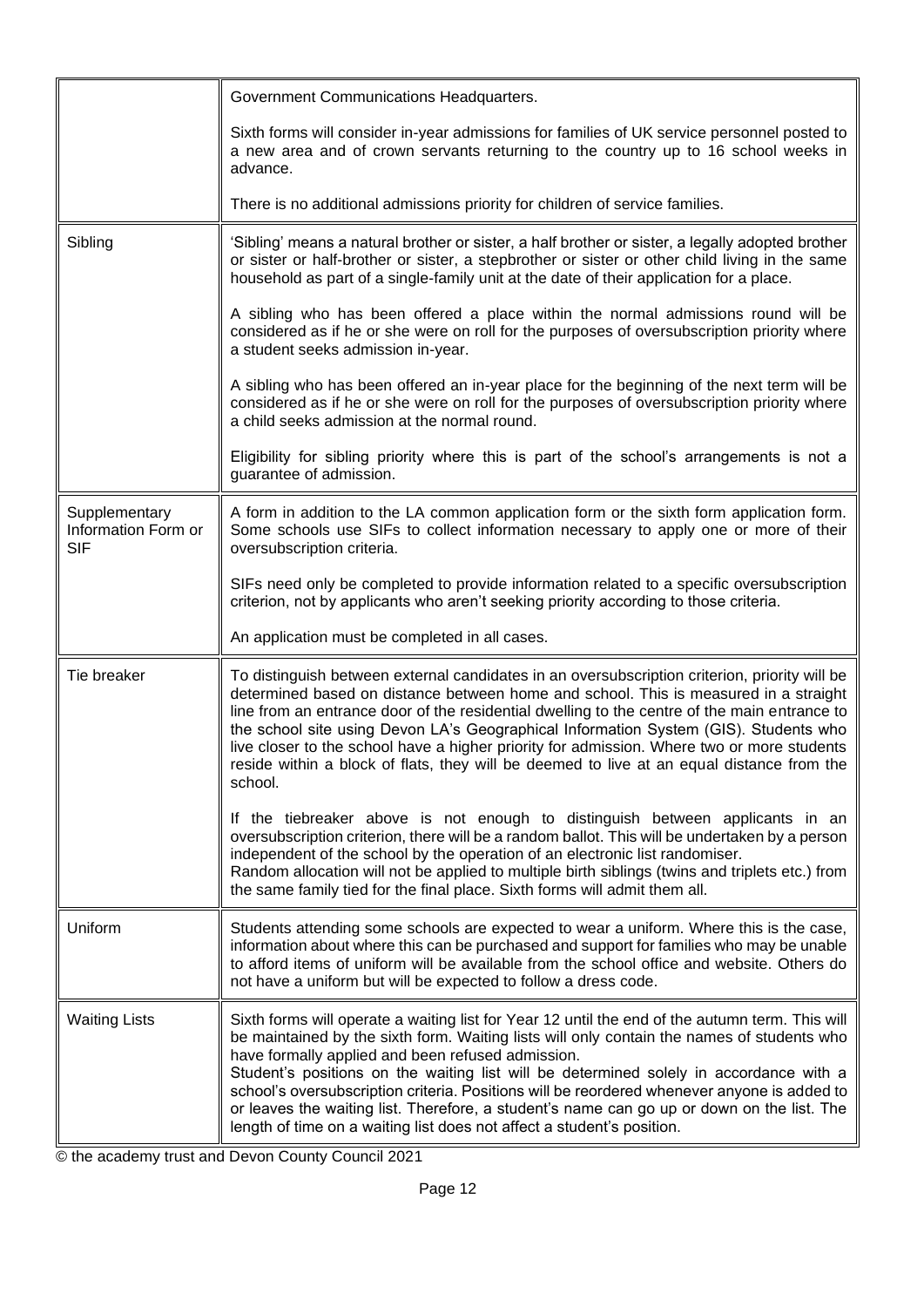## **D-CAF5 – School Admissions Application Form**



## **Honiton Community College Sixth Form**

### **At the first intake or for in-year admission into a state-funded Sixth Form College for 2021-22.**

This form can be used by a student in their own name or by their parent (or carer). It can be used for admission to any state-funded sixth form within the county of Devon regardless of the home address of the student. Devon-resident students seeking admission to a sixth form outside Devon should approach the sixth form directly.

This form can be used for the normal round into year 12 or for in-year admissions into year 12 or 13. For year 12, the student will have been born between **1 September 2005 and 31 August 2006** (inclusive). Applications can be submitted for a place out of a student's chronological year group.

Check whether the sixth form asks you to provide evidence by completing a Supplementary Information Form as well as this form (check at [http://devon.cc/schoolpolicy\)](http://devon.cc/schoolpolicy)

You are strongly advised to read the Step by Step Guide and school policies and to ask if you have any questions - call 0345 155 1019 or email [admissions@devon.gov.uk](mailto:admissions@devon.gov.uk)

Normal round applications for year 12 may be considered late and at a disadvantage if submitted after the closing date set by the sixth form you are interested in: 15 January 2021.

**This form should only be used for external candidates, seeking to transfer to a new setting at year 12. Internal candidates moving on from year 11 to year 12 at the same setting are not required to make a formal application. (Internal and External candidates will be asked to complete an Options Form to indicate the courses they wish to study. This is not an admissions application form.)**

| Section A – details about the student                                                                                                                                                                                                                         |          |  |  |
|---------------------------------------------------------------------------------------------------------------------------------------------------------------------------------------------------------------------------------------------------------------|----------|--|--|
| Applications for students with an Education, Health and Care Plan will be<br>YES / NO<br>forwarded to the 0-25 Special Educational Needs Team. This will not affect the<br>setting this student will attend. Please tell us here if this student has an EHCP. |          |  |  |
| Schools are not obliged to admit a student who has been Permanently Excluded<br>from school twice with the most recent exclusion being in the last 2 years. Please<br>tell us if this student has been twice Permanently Excluded.                            | YES / NO |  |  |
| Which year group are you applying for?                                                                                                                                                                                                                        |          |  |  |
| Forename(s)                                                                                                                                                                                                                                                   |          |  |  |
| <b>Surname</b>                                                                                                                                                                                                                                                |          |  |  |
| Date of Birth                                                                                                                                                                                                                                                 |          |  |  |
| <b>Gender</b>                                                                                                                                                                                                                                                 |          |  |  |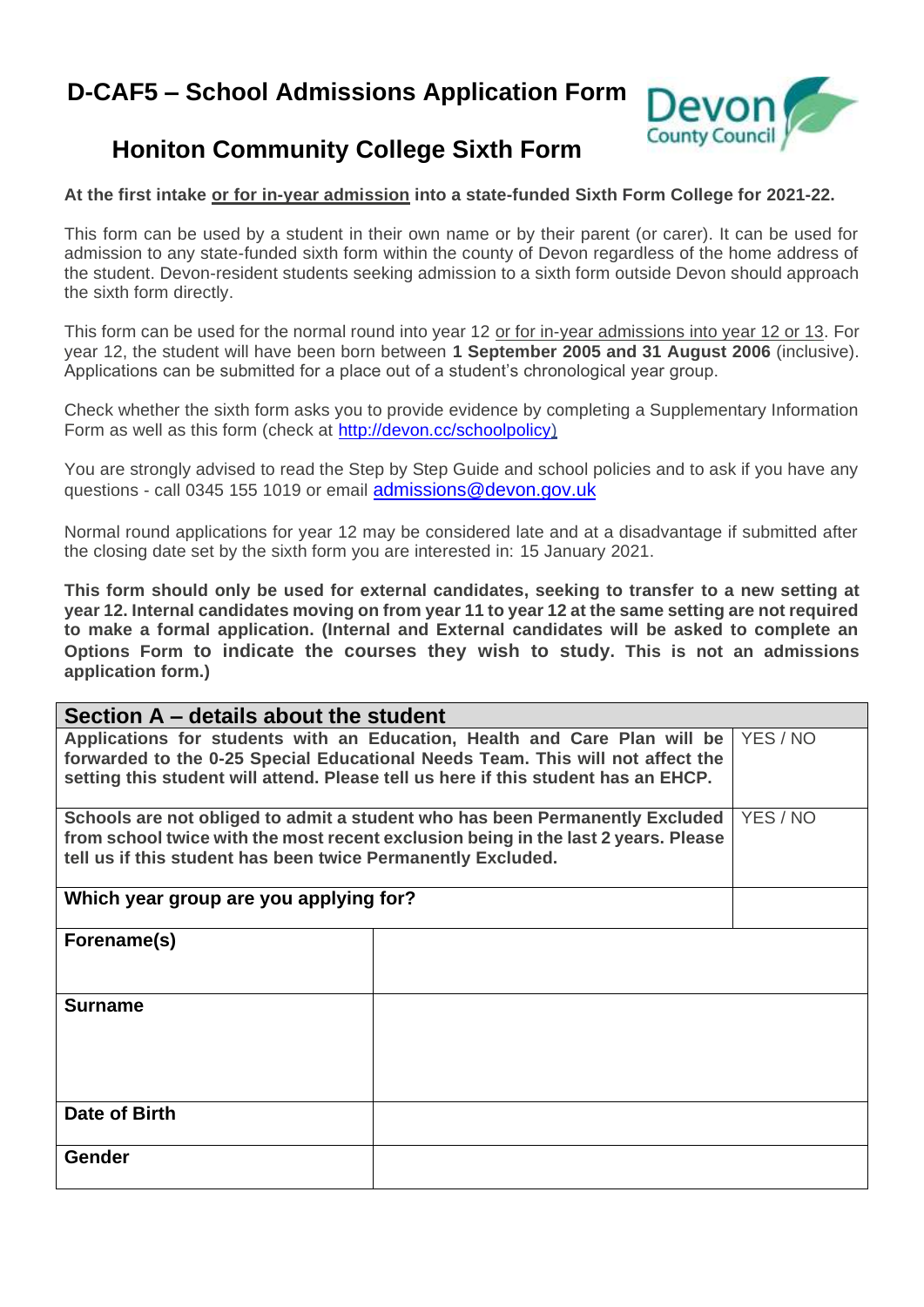| Home address with postcode                                                                           |                                                                                                            |          |
|------------------------------------------------------------------------------------------------------|------------------------------------------------------------------------------------------------------------|----------|
|                                                                                                      |                                                                                                            |          |
|                                                                                                      |                                                                                                            |          |
|                                                                                                      |                                                                                                            |          |
|                                                                                                      | The address must be where the student is normally resident. If you expect to move from this address before |          |
| whether a change of address is accepted and whether evidence is required.                            | admission, you must let us know as this may affect your application. The sixth form will confirm with you  |          |
| New address if moving, with                                                                          |                                                                                                            |          |
| postcode                                                                                             |                                                                                                            |          |
|                                                                                                      |                                                                                                            |          |
|                                                                                                      |                                                                                                            |          |
| <b>Moving date</b>                                                                                   |                                                                                                            |          |
| <b>Current school or setting</b>                                                                     |                                                                                                            |          |
|                                                                                                      |                                                                                                            |          |
|                                                                                                      | Is this student in the Care of a Local Authority or was he or she in the                                   | YES/NO   |
|                                                                                                      | Care of a Local Authority before immediately being adopted or made the                                     |          |
|                                                                                                      | subject of a Child Arrangements Order or a Special Guardianship Order?                                     |          |
| If so, please give contact details                                                                   |                                                                                                            |          |
|                                                                                                      |                                                                                                            |          |
|                                                                                                      |                                                                                                            |          |
|                                                                                                      |                                                                                                            |          |
|                                                                                                      |                                                                                                            |          |
| Section B - details about the applicant                                                              |                                                                                                            |          |
| <b>Forename</b>                                                                                      |                                                                                                            |          |
|                                                                                                      |                                                                                                            |          |
| <b>Surname</b>                                                                                       |                                                                                                            |          |
|                                                                                                      |                                                                                                            |          |
| Address if different to the student                                                                  |                                                                                                            |          |
|                                                                                                      |                                                                                                            |          |
|                                                                                                      |                                                                                                            |          |
| <b>Email address</b>                                                                                 |                                                                                                            |          |
| Daytime telephone number                                                                             |                                                                                                            |          |
|                                                                                                      |                                                                                                            |          |
| <b>Relationship to the student</b>                                                                   |                                                                                                            |          |
|                                                                                                      | If you are the student and you are submitting the application,                                             |          |
|                                                                                                      | you do not need to answer the following questions in this section.                                         |          |
| Do you have parental responsibility for this student?                                                |                                                                                                            | YES / NO |
|                                                                                                      |                                                                                                            |          |
| Is this student subject to a private fostering arrangement?                                          |                                                                                                            | YES / NO |
| Is there another person or body (such as a Local Authority) who might<br>object to this application? |                                                                                                            | YES / NO |
|                                                                                                      |                                                                                                            |          |
|                                                                                                      | Is there a court order in place that might affect this application?                                        | YES / NO |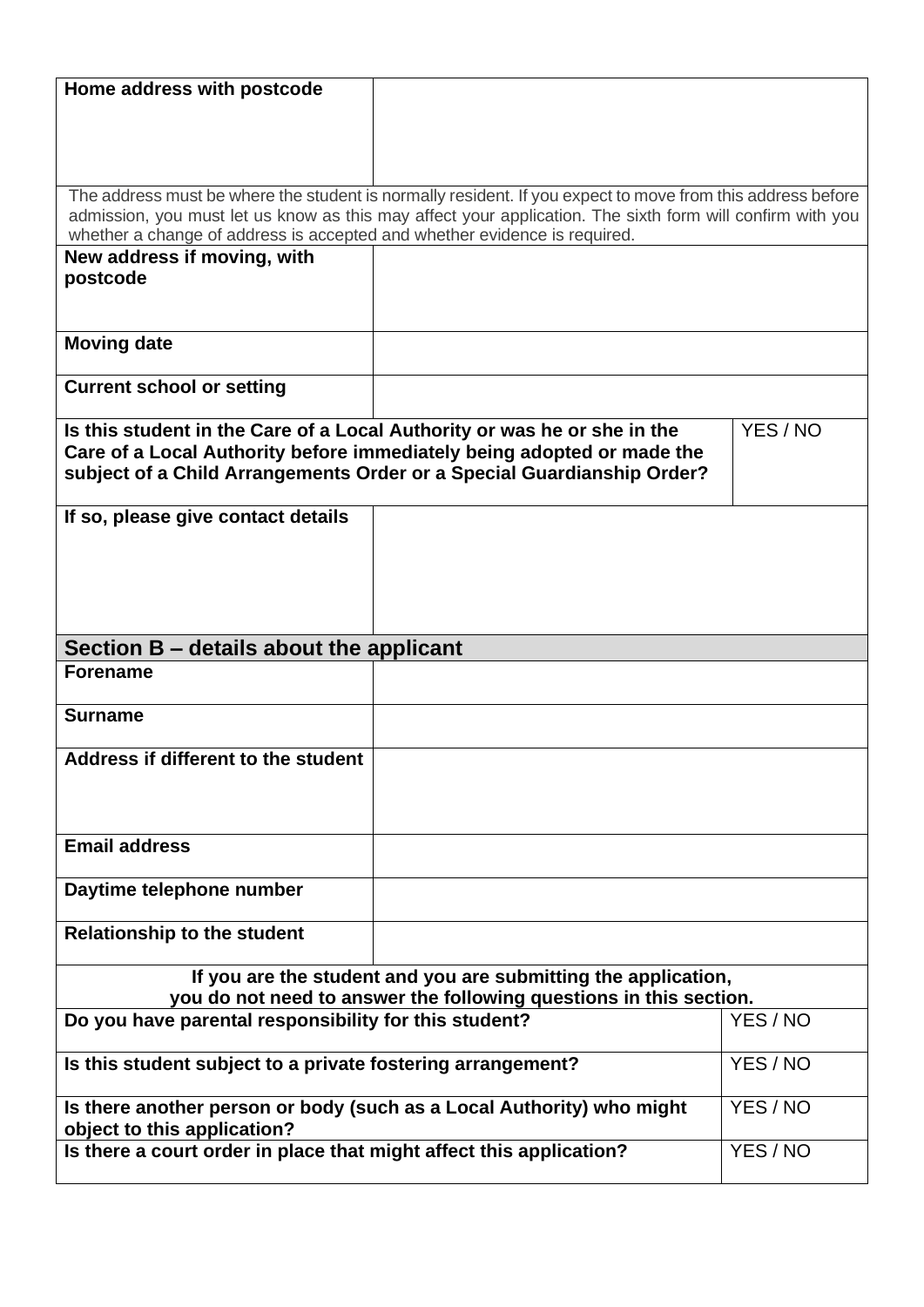| If you have answered YES to any<br>of the previous 3 questions,<br>please give details                                                                                                   |                                                                                                           |          |  |
|------------------------------------------------------------------------------------------------------------------------------------------------------------------------------------------|-----------------------------------------------------------------------------------------------------------|----------|--|
|                                                                                                                                                                                          |                                                                                                           |          |  |
|                                                                                                                                                                                          |                                                                                                           |          |  |
| Section C – details about the sixth form                                                                                                                                                 |                                                                                                           |          |  |
| College applications.                                                                                                                                                                    | You can only name one sixth form or post-16 setting on this form. It cannot be used for Further Education |          |  |
| Name of sixth form                                                                                                                                                                       | <b>Honiton Community College</b>                                                                          |          |  |
|                                                                                                                                                                                          | Do you believe this student is eligible for sibling priority for this school?                             | YES / NO |  |
| If so, please tell us the sibling's<br>name and date of birth                                                                                                                            |                                                                                                           |          |  |
| Are you selecting this school because you believe this student lives in<br>YES / NO<br>the catchment area?                                                                               |                                                                                                           |          |  |
| YES / NO<br>Are you selecting this school because the student is the student of a<br>member of staff working there?<br>You must provide details of the member of staff in the box below. |                                                                                                           |          |  |
| You can give reasons for your preference below if you wish:                                                                                                                              |                                                                                                           |          |  |
|                                                                                                                                                                                          |                                                                                                           |          |  |
|                                                                                                                                                                                          |                                                                                                           |          |  |
|                                                                                                                                                                                          |                                                                                                           |          |  |
|                                                                                                                                                                                          |                                                                                                           |          |  |
|                                                                                                                                                                                          |                                                                                                           |          |  |